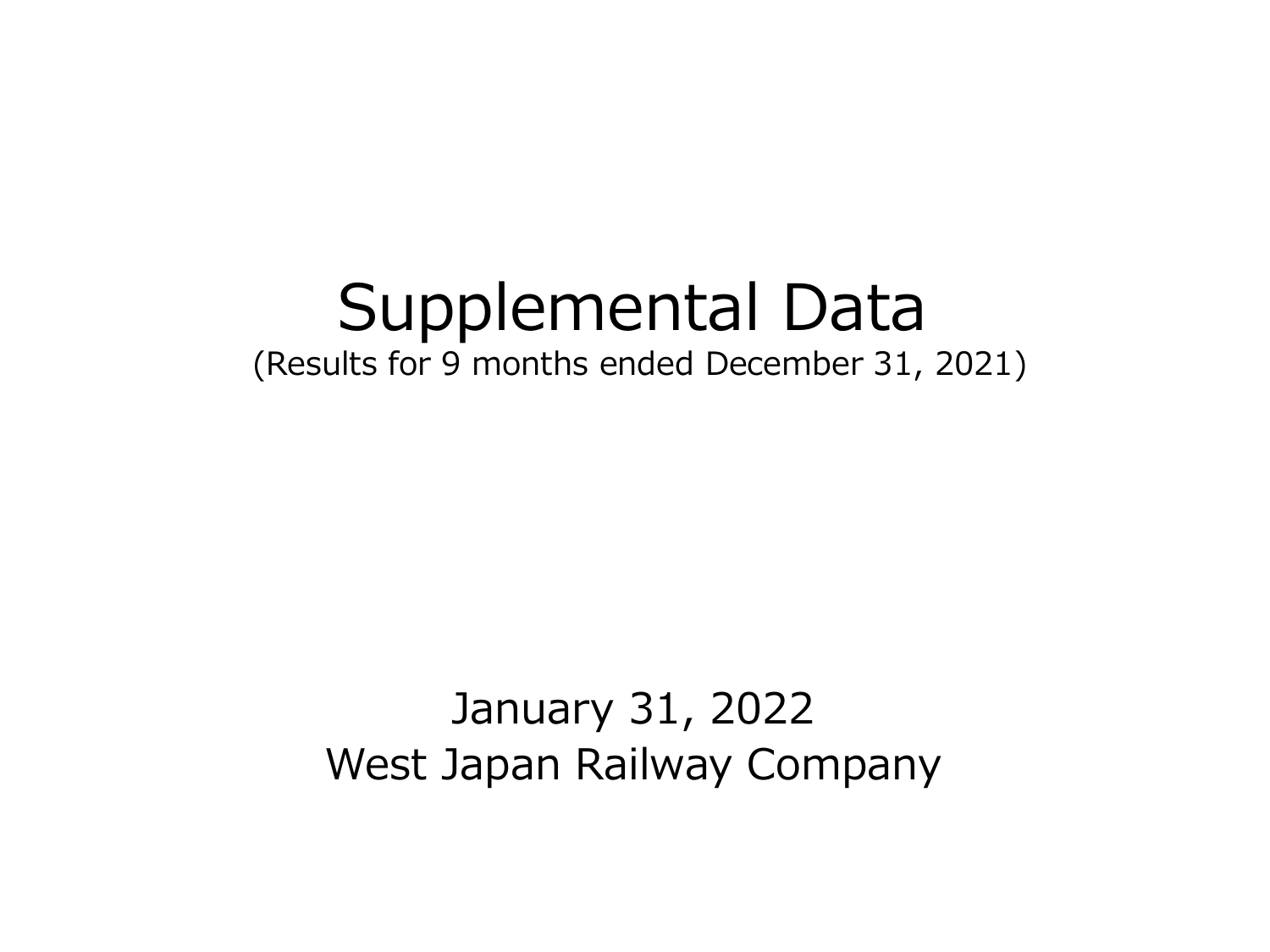

|                                       |                          |                |                         |                          |                |                            |                         | ¥ Billions    |
|---------------------------------------|--------------------------|----------------|-------------------------|--------------------------|----------------|----------------------------|-------------------------|---------------|
|                                       | 9 months ended           | 9 months ended | YoY                     |                          | <b>Results</b> | <b>Forecasts</b>           | YoY                     |               |
|                                       | Dec 31,2020 <sup>*</sup> | Dec 31,2021    | Increase/<br>(Decrease) | $\%$                     | FY2021.3*      | FY2022.3<br>As of Jan 31** | Increase/<br>(Decrease) | $\frac{9}{6}$ |
|                                       | A                        | B              | $B-A$                   | $B/A-1$                  | $\mathsf{C}$   | D                          | $D-C$                   | $D/C-1$       |
| <b>[Consolidated]</b>                 |                          |                |                         |                          |                |                            |                         |               |
| <b>Operating Revenues</b>             | 651.8                    | 729.9          | 78.0                    | 12.0                     | 920.0          | 1,052.0                    | 131.9                   | 14.3          |
|                                       |                          |                |                         |                          |                | to 1,089.0                 | to 168.9                | to 18.4       |
| Operating Loss                        | (175.5)                  | (79.4)         | 96.0                    | $\overline{\phantom{0}}$ | (245.5)        | (129.0)                    | 116.5                   |               |
|                                       |                          |                |                         |                          |                | to (94.0)                  | to 151.5                |               |
| <b>Recurring Loss</b>                 | (189.2)                  | (82.6)         | 106.6                   | $\overline{\phantom{0}}$ | (257.3)        | (141.5)                    | 115.8                   |               |
|                                       |                          |                |                         |                          |                | to (106.5)                 | to 150.8                |               |
| Loss attributable to owners of parent | (161.8)                  | (54.0)         | 107.7                   | $\overline{\phantom{0}}$ | (233.1)        | (116.5)                    | 116.6                   |               |
|                                       |                          |                |                         |                          |                | to $(81.5)$                | to 151.6                |               |
| [Non-Consolidated]                    |                          |                |                         |                          |                |                            |                         |               |
| <b>Operating Revenues</b>             | 380.4                    | 430.7          | 50.3                    | 13.2                     | 506.8          | 589.0                      | 82.1                    | 16.2          |
|                                       |                          |                |                         |                          |                | to 622.0                   | to 115.1                | to 22.7       |
| <b>Transportation Revenues</b>        | 315.0                    | 365.1          | 50.1                    | 15.9                     | 419.0          | 499.0                      | 79.9                    | 19.1          |
|                                       |                          |                |                         |                          |                | to 532.0                   | to 112.9                | to 27.0       |
| <b>Operating Expenses</b>             | 539.6                    | 510.2          | (29.3)                  | (5.4)                    | 740.6          | 723.0                      | (17.6)                  | (2.4)         |
| Personnel costs                       | 138.7                    | 134.8          | (3.9)                   | (2.8)                    | 183.8          | 179.0                      | (4.8)                   | (2.7)         |
| Non personnel costs                   | 249.3                    | 232.6          | (16.7)                  | (6.7)                    | 354.4          | 353.5                      | (0.9)                   | (0.3)         |
| Energy costs                          | 30.2                     | 29.4           | (0.7)                   | (2.6)                    | 39.5           | 39.5                       | (0.0)                   | (0.2)         |
| Maintenance costs                     | 98.9                     | 89.5           | (9.4)                   | (9.6)                    | 151.9          | 139.5                      | (12.4)                  | (8.2)         |
| Miscellaneous costs                   | 120.1                    | 113.6          | (6.4)                   | (5.4)                    | 162.8          | 174.5                      | 11.6                    | 7.1           |
| Depreciation and Amortization         | 103.6                    | 94.3           | (9.3)                   | (9.0)                    | 141.0          | 129.0                      | (12.0)                  | (8.5)         |
| <b>Operating Loss</b>                 | (159.2)                  | (79.5)         | 79.6                    | —                        | (233.8)        | (134.0)                    | 99.8                    |               |
|                                       |                          |                |                         |                          |                | to (101.0)                 | to 132.8                |               |
| <b>Recurring Loss</b>                 | (174.1)                  | (88.6)         | 85.5                    | $\overline{\phantom{0}}$ | (250.7)        | (148.5)                    | 102.2                   |               |
|                                       |                          |                |                         |                          |                | to $(115.5)$               | to 135.2                |               |
| Net Loss                              | (130.3)                  | (52.3)         | 77.9                    | $\overline{\phantom{0}}$ | (217.3)        | (117.0)                    | 100.3                   |               |
|                                       |                          |                |                         |                          |                | to (84.0)                  | to 133.3                |               |

Note: Figures in brackets ( ) are negative values.

\*Results for the fiscal year ended March 31, 2021, are the figures after the retroactive application of "Accounting Standard for Revenue Recognition."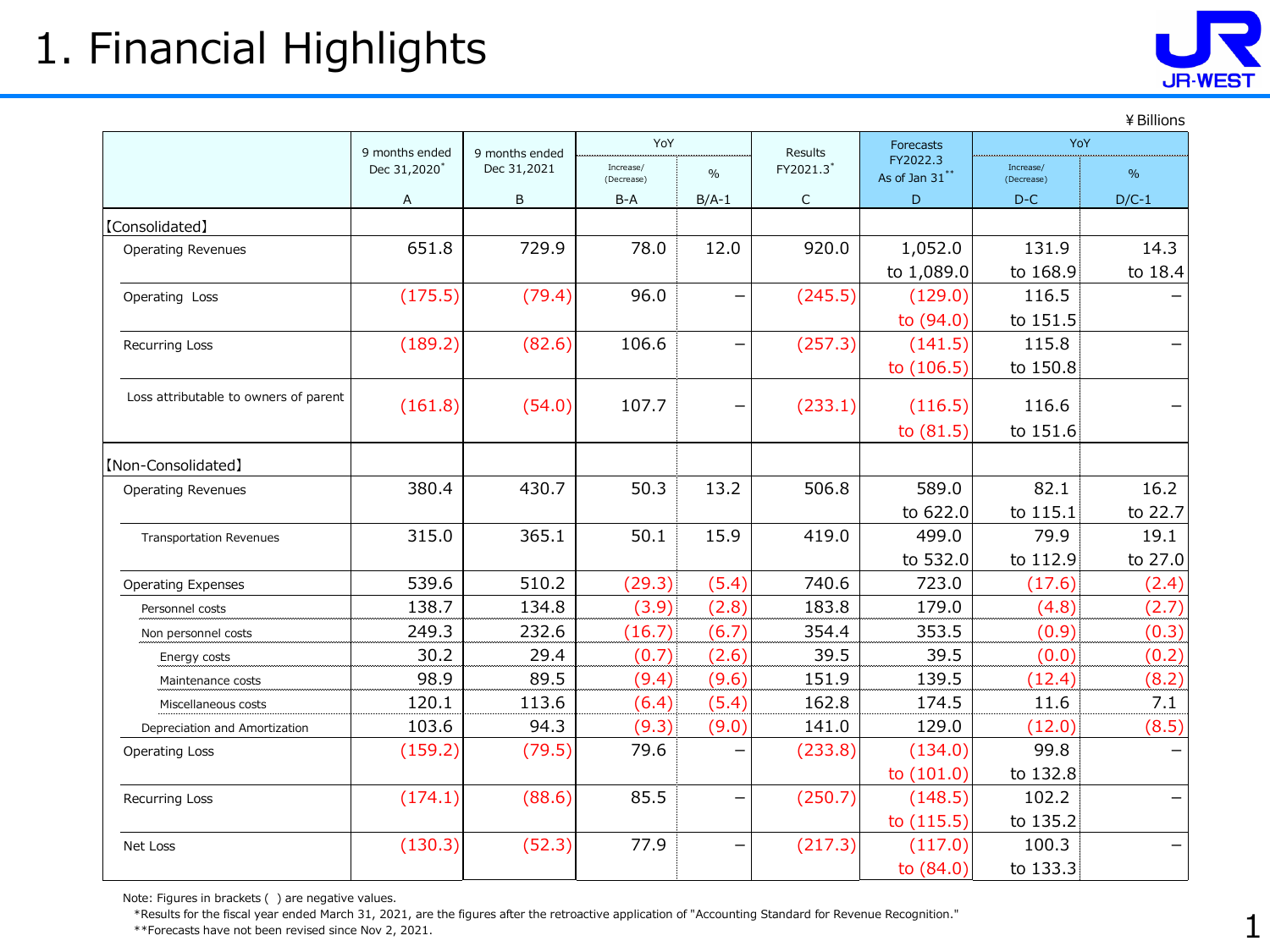## 2. Non-Consolidated Financial Results and Forecasts



¥Billions

|                                    |                                            |                               | YoY                     |                          |                             | Forecasts                  | YoY                     |         |
|------------------------------------|--------------------------------------------|-------------------------------|-------------------------|--------------------------|-----------------------------|----------------------------|-------------------------|---------|
|                                    | 9 months ended<br>Dec 31,2020 <sup>*</sup> | 9 months ended<br>Dec 31,2021 | Increase/<br>(Decrease) | $\%$                     | <b>Results</b><br>FY2021.3* | FY2022.3<br>As of Jan 31** | Increase/<br>(Decrease) | $\%$    |
|                                    | Α                                          | B                             | $B-A$                   | $B/A-1$                  | $\mathsf{C}$                | D                          | $D-C$                   | $D/C-1$ |
| <b>Operating Revenues</b>          | 380.4                                      | 430.7                         | 50.3                    | 13.2                     | 506.8                       | 589.0                      | 82.1                    | 16.2    |
|                                    |                                            |                               |                         |                          |                             | to 622.0                   | to 115.1                | to 22.7 |
| Transportation revenues            | 315.0                                      | 365.1                         | 50.1                    | 15.9                     | 419.0                       | 499.0                      | 79.9                    | 19.1    |
|                                    |                                            |                               |                         |                          |                             | to 532.0                   | to 112.9                | to 27.0 |
| Other                              | 65.4                                       | 65.6                          | 0.2                     | 0.3                      | 87.8                        | 90.0                       | 2.1                     | 2.5     |
| <b>Operating Expenses</b>          | 539.6                                      | 510.2                         | (29.3)                  | (5.4)                    | 740.6                       | 723.0                      | (17.6)                  | (2.4)   |
| Personnel costs                    | 138.7                                      | 134.8                         | (3.9)                   | (2.8)                    | 183.8                       | 179.0                      | (4.8)                   | (2.7)   |
| Non personnel costs                | 249.3                                      | 232.6                         | (16.7)                  | (6.7)                    | 354.4                       | 353.5                      | (0.9)                   | (0.3)   |
| Energy costs                       | 30.2                                       | 29.4                          | (0.7)                   | (2.6)                    | 39.5                        | 39.5                       | (0.0)                   | (0.2)   |
| Maintenance costs                  | 98.9                                       | 89.5                          | (9.4)                   | (9.6)                    | 151.9                       | 139.5                      | (12.4)                  | (8.2)   |
| Miscellaneous costs                | 120.1                                      | 113.6                         | (6.4)                   | (5.4)                    | 162.8                       | 174.5                      | 11.6                    | 7.1     |
| Rental payments, etc.              | 20.6                                       | 20.0                          | (0.6)                   | (3.0)                    | 27.6                        | 27.0                       | (0.6)                   | (2.3)   |
| Taxes                              | 27.2                                       | 28.5                          | 1.2                     | 4.7                      | 33.6                        | 34.5                       | 0.8                     | 2.4     |
| Depreciation and Amortization      | 103.6                                      | 94.3                          | (9.3)                   | (9.0)                    | 141.0                       | 129.0                      | (12.0)                  | (8.5)   |
| <b>Operating Loss</b>              | (159.2)                                    | (79.5)                        | 79.6                    |                          | (233.8)                     | (134.0)<br>to $(101.0)$    | 99.8<br>to 132.8        |         |
| Non-operating revenues and         |                                            |                               |                         |                          |                             |                            |                         |         |
| expenses, net                      | (14.9)                                     | (9.1)                         | 5.8                     |                          | (16.9)                      | (14.5)                     | 2.4                     |         |
| Non-operating revenues             | $\overline{3.3}$                           | 8.2                           | $\overline{4.8}$        | $\overline{\phantom{0}}$ | 8.4                         | 9.0                        | 0.5                     |         |
| Non-operating expenses             | 18.2                                       | 17.3                          | (0.9)                   | —                        | 25.3                        | 23.5                       | (1.8)                   |         |
| <b>Recurring Loss</b>              | (174.1)                                    | (88.6)                        | 85.5                    | $\overline{\phantom{0}}$ | (250.7)                     | (148.5)                    | 102.2                   |         |
|                                    |                                            |                               |                         |                          |                             | to $(115.5)$               | to 135.2                |         |
| Extraordinary profit and loss, net | (3.2)                                      | 21.8                          | 25.1                    | $\overline{\phantom{0}}$ | (23.9)                      | 23.5                       | 47.4                    |         |
| Extraordinary profit               | 6.8                                        | 29.4                          | 22.6                    | —                        | 25.0                        | 28.0                       | 2.9                     |         |
| Extraordinary loss                 | 10.0                                       | 7.5                           | (2.4)                   |                          | 49.0                        | 4.5                        | (44.5)                  | —       |
| <b>Net Loss</b>                    | (130.3)                                    | (52.3)                        | 77.9                    |                          | (217.3)                     | (117.0)<br>to (84.0)       | 100.3<br>to 133.3       |         |

Note: Figures in brackets ( ) are negative values.

\*Results for the fiscal year ended March 31, 2021, are the figures after the retroactive application of "Accounting Standard for Revenue Recognition."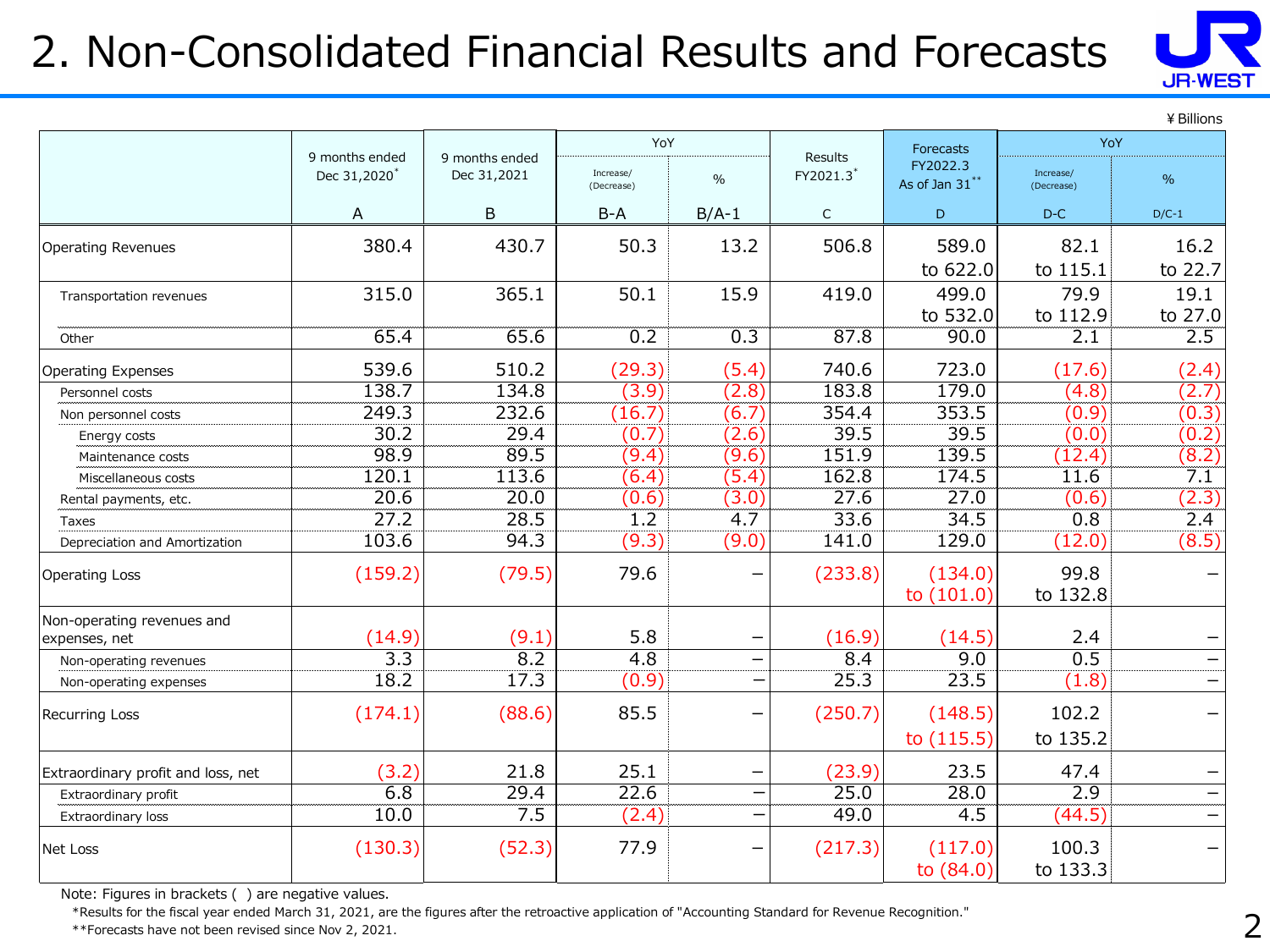#### 3. Major Factors of Increase/Decrease in Transportation Revenues

**JR-WEST** 

¥Billions

|  |                    |       |        |                            | Results for 9 months ended Dec 31, 2021 |        |
|--|--------------------|-------|--------|----------------------------|-----------------------------------------|--------|
|  | Transportation     |       |        | YoY<br>Increase/(Decrease) | Major factors                           |        |
|  | revenues           |       | Amount | $\frac{0}{6}$              |                                         | Amount |
|  |                    |       |        |                            | Fundamental trend 0.0%                  |        |
|  |                    |       |        |                            | Special factors                         |        |
|  |                    |       |        |                            | ·Rebound from COVID-19 (Domestic)       | 34.2   |
|  | Shinkansen         | 158.1 | 33.4   | 26.8                       |                                         |        |
|  |                    |       |        |                            |                                         |        |
|  |                    |       |        |                            |                                         |        |
|  |                    |       |        |                            | etc.                                    |        |
|  | Kansai Urban Area  |       |        |                            | Fundamental trend 0.0%                  |        |
|  |                    |       | 12.5   | 8.6                        | Special factors                         |        |
|  |                    |       |        |                            | ·Rebound from COVID-19 (Domestic)       | 12.1   |
|  | (Kyoto-Osaka-      | 158.0 |        |                            |                                         |        |
|  | Kobe Area)         |       |        |                            |                                         |        |
|  |                    |       |        |                            |                                         |        |
|  |                    |       |        |                            | etc.                                    |        |
|  |                    |       |        |                            | Fundamental trend 0.0%                  |        |
|  |                    |       |        |                            | Special factors                         |        |
|  | Other              |       |        |                            | ·Rebound from COVID-19 (Domestic)       | 3.6    |
|  | lines              | 48.9  | 4.2    | 9.4                        |                                         |        |
|  |                    |       |        |                            |                                         |        |
|  |                    |       |        |                            |                                         |        |
|  |                    |       |        |                            | etc.                                    |        |
|  | Conventional lines | 207.0 | 16.7   | 8.8                        |                                         |        |
|  | Total              | 365.1 | 50.1   | 15.9                       |                                         |        |

Note1: Revenues from luggage transportation are omitted due to the small amount. Note2: Figures in brackets () are negative values.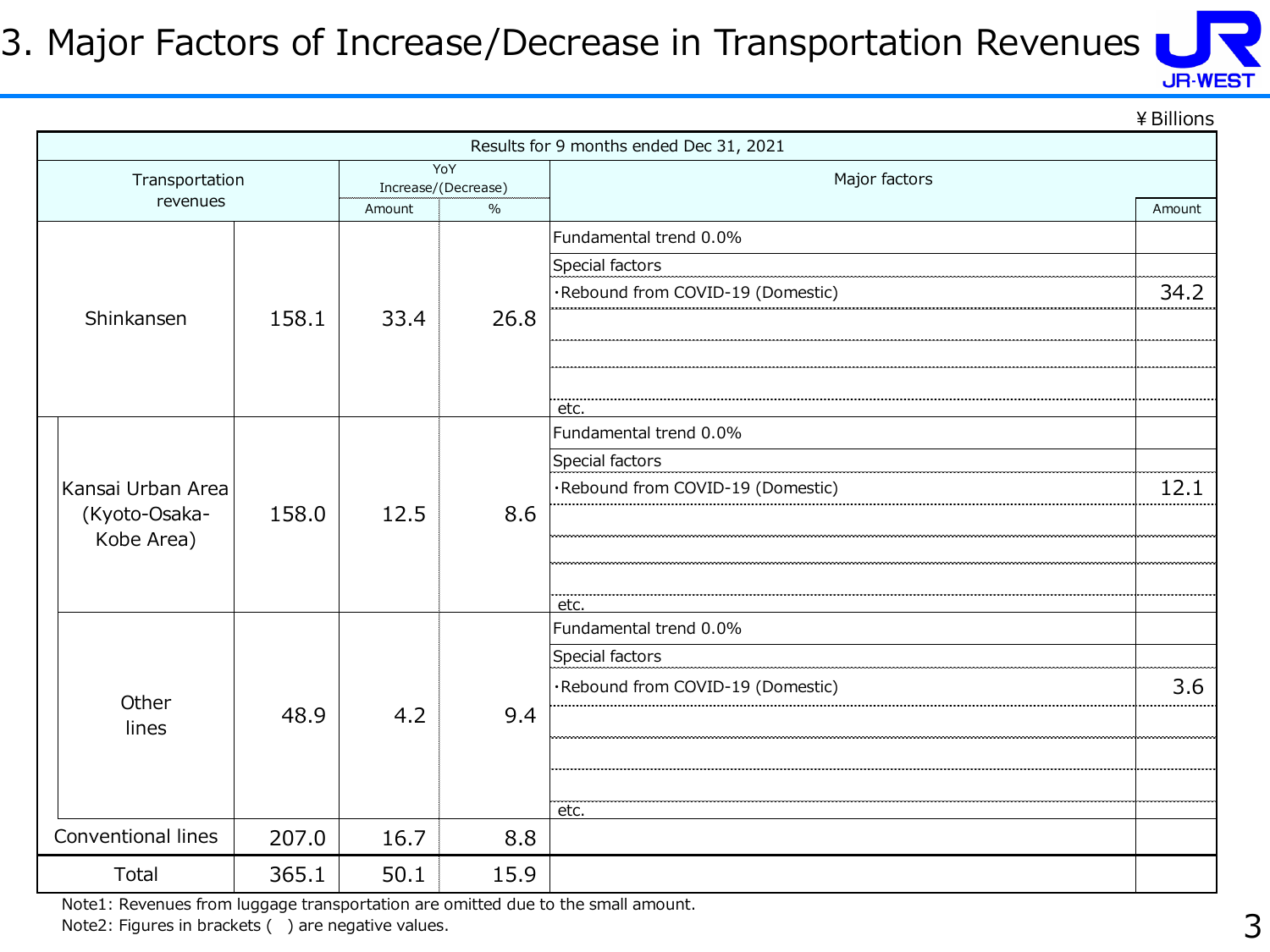#### 4. Transportation Revenues and Passenger-Kilometers Results and Forecasts



|                                              | <b>Transportation Revenues</b> |                                                         |               |           |                                      |                |                      |                          | Passenger-Kilometers     |                          |          |                                                         |                |          |                                      |              |  |
|----------------------------------------------|--------------------------------|---------------------------------------------------------|---------------|-----------|--------------------------------------|----------------|----------------------|--------------------------|--------------------------|--------------------------|----------|---------------------------------------------------------|----------------|----------|--------------------------------------|--------------|--|
|                                              |                                |                                                         |               |           |                                      |                |                      |                          |                          | ¥ Billions               |          |                                                         |                |          | Millions of passenger-kilometers     |              |  |
|                                              |                                | Results for 9 months ended Dec 31<br>$(4/1 \sim 12/31)$ |               |           | 3 months (3Q)<br>$(10/1 \sim 12/31)$ |                | FY2021.3             | FY2022.3<br>Forecasts    |                          | YoY                      |          | Results for 9 months ended Dec 31<br>$(4/1 \sim 12/31)$ |                |          | 3 months (30)<br>$(10/1 \sim 12/31)$ |              |  |
|                                              | FY2021.3*                      | FY2022.3                                                | YoY           | FY2021.3* | FY2022.3                             | YoY            | Results <sup>*</sup> | As of Jan 31*            |                          |                          | FY2021.3 | FY2022.3                                                | YoY            | FY2021.3 | FY2022.3                             | YoY          |  |
| Total                                        | 315.0                          | 365.1                                                   | 50.1<br>15.9% | 132.6     | 155.1                                | 22.4<br>17.0%  | 419.0                | 499.0<br>to 532.0        | 79.9<br>to 112.9         | 19.1%<br>to 27.0%        | 25,951   | 28,273                                                  | 2,322<br>8.9%  | 10,101   | 11,008                               | 906<br>9.0%  |  |
| Shinkansen                                   | 124.6                          | 158.1                                                   | 33.4<br>26.8% | 58.7      | 75.1                                 | 16.3<br>27.8%  | 165.5                | 214.5<br>to 237.5        | 48.9<br>to $71.9$        | 29.6%<br>to 43.5%        | 5,835    | 7,280                                                   | 1,445<br>24.8% | 2,806    | 3,473                                | 667<br>23.8% |  |
| <b>Commuter Passes</b>                       | 7.7                            | 8.0                                                     | 0.2<br>3.7%   | 2.5       | 2.6                                  | 0.0<br>3.7%    | 10.1                 | $\overline{\phantom{m}}$ | -                        | —                        | 593      | 623                                                     | 29<br>5.0%     | 194      | 205                                  | 10<br>5.5%   |  |
| Non-Commuter Passes                          | 116.9                          | 150.0                                                   | 33.1<br>28.3% | 56.1      | 72.4                                 | 16.2<br>28.9%  | 155.3                | $\overline{\phantom{m}}$ |                          | —                        | 5,241    | 6,657                                                   | 1,415<br>27.0% | 2,611    | 3,268                                | 656<br>25.1% |  |
| Conventional Lines                           | 190.3                          | 207.0                                                   | 16.7<br>8.8%  | 73.8      | 80.0                                 | 6.1<br>8.3%    | 253.4                | 284.5<br>to 294.5        | 31.0<br>to $41.0$        | 12.2%<br>to 16.2%        | 20,115   | 20,993                                                  | 877<br>4.4%    | 7,295    | 7,534                                | 239<br>3.3%  |  |
| <b>Commuter Passes</b>                       | 89.0                           | 90.5                                                    | 1.4<br>1.7%   | 30.5      | 30.3                                 | (0.2)<br>(0.7% | 117.3                | $\overline{\phantom{m}}$ | $\overline{\phantom{0}}$ | $\qquad \qquad -$        | 14,516   | 14,669                                                  | 153<br>1.1%    | 4,848    | 4,881                                | 32<br>0.7%   |  |
| Non-Commuter Passes                          | 101.2                          | 116.5                                                   | 15.2<br>15.0% | 43.3      | 49.6                                 | 6.3<br>14.7%   | 136.1                | $\qquad \qquad$          | -                        | $\qquad \qquad -$        | 5,599    | 6,323                                                   | 724<br>12.9%   | 2,446    | 2,653                                | 206<br>8.4%  |  |
| Kansai Urban Area<br>(Kyoto-Osaka-Kobe Area) | 145.5                          | 158.0                                                   | 12.5<br>8.6%  | 55.6      | 59.7                                 | 4.0<br>7.3%    | 194.1                | 217.5<br>to 224.0        | 23.3<br>to 29.8          | 12.0%<br>to 15.4%        | 15,907   | 16,658                                                  | 751<br>4.7%    | 5,756    | 5,921                                | 164<br>2.9%  |  |
| <b>Commuter Passes</b>                       | 72.8                           | 74.2                                                    | 1.3<br>1.9%   | 25.0      | 24.9                                 | (0.1)<br>(0.5% | 96.2                 | $\overline{\phantom{0}}$ | -                        | $\qquad \qquad$          | 11,791   | 11,983                                                  | 191<br>1.6%    | 3,971    | 4,002                                | 31<br>0.8%   |  |
| Non-Commuter Passes                          | 72.6                           | 83.8                                                    | 11.1<br>15.4% | 30.6      | 34.8                                 | 4.2<br>13.7%   | 97.9                 | $\overline{\phantom{0}}$ |                          | $\qquad \qquad -$        | 4,115    | 4,675                                                   | 559<br>13.6%   | 1,784    | 1,918                                | 133<br>7.5%  |  |
| Other Lines                                  | 44.7                           | 48.9                                                    | 4.2<br>9.4%   | 18.1      | 20.2                                 | 2.0<br>11.5%   | 59.3                 | 67.0<br>to 70.5          | 7.6<br>to 11.1           | 12.9%<br>to 18.8%        | 4,208    | 4,334                                                   | 126<br>3.0%    | 1,538    | 1,613                                | 74<br>4.8%   |  |
| <b>Commuter Passes</b>                       | 16.1                           | 16.3                                                    | 0.1<br>0.9%   | 5.5       | 5.4                                  | (0.1)<br>(1.8% | 21.1                 | -                        |                          | -                        | 2,724    | 2,686                                                   | (38)<br>(1.4%  | 876      | 878                                  | 0.2%         |  |
| Non-Commuter Passes                          | 28.5                           | 32.6                                                    | 4.0<br>14.2%  | 12.6      | 14.8                                 | 2.1<br>17.3%   | 38.2                 | $\overline{\phantom{0}}$ |                          | $\overline{\phantom{0}}$ | 1,483    | 1,647                                                   | 164<br>11.1%   | 661      | 734                                  | 72<br>11.0%  |  |

Note: Figures in brackets ( ) are negative values.

\*Results for the fiscal year ended March 31, 2021, are the figures after the retroactive application of "Accounting Standard for Revenue Recognition."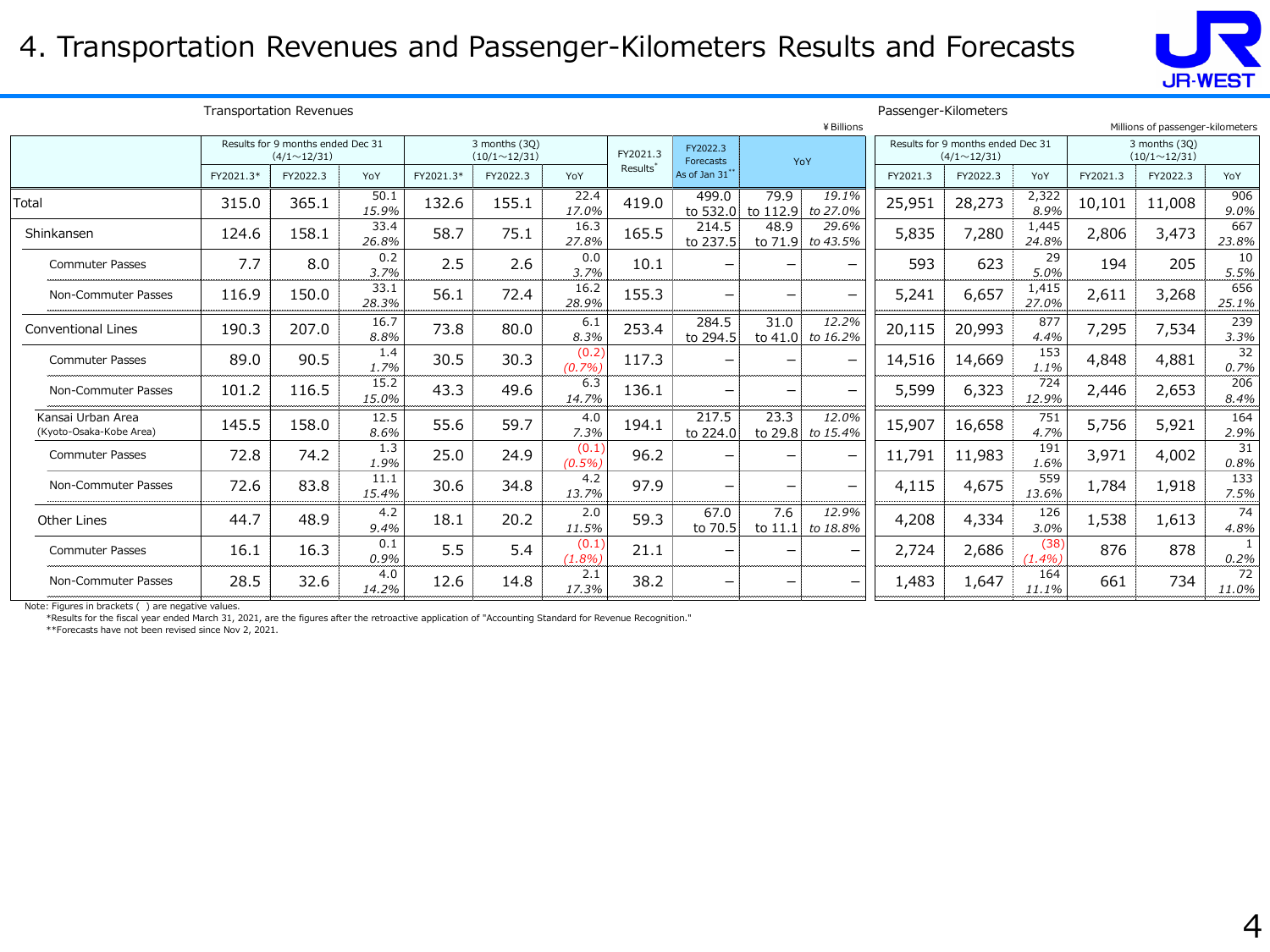#### 5. Major Factors of Increase/Decrease in Operating Expenses (Non-consolidated)



¥Billions

5

|                               |       |                         |       | Results for 9 months ended Dec 31,2021                                                                 |
|-------------------------------|-------|-------------------------|-------|--------------------------------------------------------------------------------------------------------|
|                               |       | YoY                     |       |                                                                                                        |
|                               |       | Increase/<br>(Decrease) | $\%$  | Major factors (YoY)                                                                                    |
| Personnel costs               | 134.8 | (3.9)                   | (2.8) | Decrease in personnel, bonus, etc.                                                                     |
| Energy costs                  | 29.4  | (0.7)                   | (2.6) | ·Decrease in passenger car-kilometer due to timetable revision, etc.                                   |
| Maintenance costs             | 89.5  | (9.4)                   | (9.6) | ·Difference in progress of maintenance work<br>·Decrease due to limitation of measures, etc.           |
| Miscellaneous costs           | 113.6 | (6.4)                   | (5.4) | . Decrease in payments for other JR companies, outsourcing expenses, and<br>advertising expenses, etc. |
| Rental Payments, etc.         | 20.0  | (0.6)                   | (3.0) | ·Decrease in rental payments for JR Tozai Line, etc.                                                   |
| Taxes                         | 28.5  | 1.2                     | 4.7   | · Increase in business tax on corporations, etc.                                                       |
| Depreciation and amortization | 94.3  | (9.3)                   | (9.0) | $\cdot$ Revision of method of depreciation for Shinkansen rolling stock, etc.                          |
| Total                         | 510.2 | (29.3)                  | (5.4) |                                                                                                        |

Note: Figures in brackets ( ) are negative values.

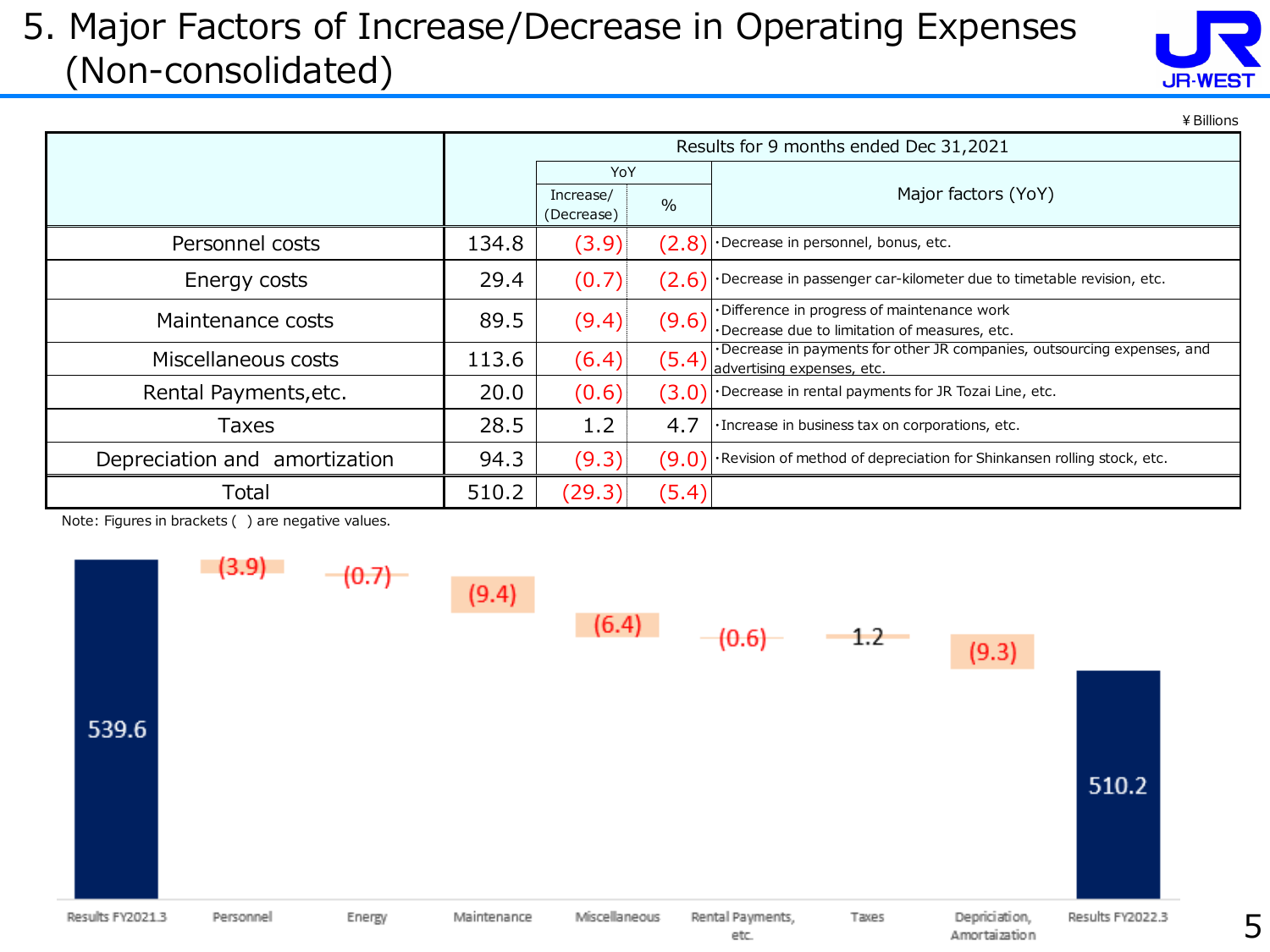## 6. Consolidated Financial Results and Forecasts



¥Billions

|                                          |                                            |                               | YoY                     |               | Results      | Forecasts                  | YoY                     | כו וטוווש ד     |
|------------------------------------------|--------------------------------------------|-------------------------------|-------------------------|---------------|--------------|----------------------------|-------------------------|-----------------|
|                                          | 9 months ended<br>Dec 31,2020 <sup>*</sup> | 9 months ended<br>Dec 31,2021 | Increase/<br>(Decrease) | $\frac{0}{0}$ | FY2021.3*    | FY2022.3<br>As of Jan 31** | Increase/<br>(Decrease) | $\%$            |
|                                          | $\mathsf{A}$                               | B                             | $B-A$                   | $B/A-1$       | $\mathsf{C}$ | D                          | $D-C$                   | $D/C-1$         |
| Operating Revenues                       | 651.8                                      | 729.9                         | 78.0                    | 12.0          | 920.0        | 1,052.0<br>to 1,089.0      | 131.9<br>to 168.9       | 14.3<br>to 18.4 |
| Operating Expenses                       | 827.4                                      | 809.4                         | (17.9)                  | (2.2)         | 1,165.5      | 1,181.0<br>to 1,183.0      | 15.4<br>to 17.4         | 1.3<br>to 1.5   |
| <b>Operating Loss</b>                    | (175.5)                                    | (79.4)                        | 96.0                    | -             | (245.5)      | (129.0)<br>to (94.0)       | 116.5<br>to 151.5       |                 |
| Non-operating revenues and expenses, net | (13.7)                                     | (3.1)                         | 10.5                    | -             | (11.8)       | (12.5)                     | (0.6)                   |                 |
| Non-operating revenues                   | 6.3                                        | 16.0                          | 9.7                     | -             | 13.0         | 13.2                       | 0.1                     |                 |
| Non-operating expenses                   | 20.0                                       | 19.2                          | (0.8)                   | -             | 24.8         | 25.7                       | 0.8                     |                 |
| <b>Recurring Loss</b>                    | (189.2)                                    | (82.6)                        | 106.6                   | -             | (257.3)      | (141.5)<br>to $(106.5)$    | 115.8<br>to 150.8       |                 |
| Extraordinary profit and loss, net       | (9.6)                                      | 22.5                          | 32.2                    | -             | (17.3)       | 24.0                       | 41.3                    |                 |
| Extraordinary profit                     | 11.8                                       | 32.9                          | 21.1                    |               | 31.9         |                            |                         |                 |
| Extraordinary loss                       | 21.4                                       | 10.4                          | (11.0)                  |               | 49.3         |                            |                         |                 |
| Loss attributable to owners of parent    | (161.8)                                    | (54.0)                        | 107.7                   | -             | (233.1)      | (116.5)<br>to $(81.5)$     | 116.6<br>to 151.6       |                 |
| Comprehensive Income                     | (167.8)                                    | (54.3)                        | 113.5                   |               | (240.4)      |                            |                         |                 |

Note: Figures in brackets ( ) are negative values.

\*Results for the fiscal year ended March 31, 2021, are the figures after the retroactive application of "Accounting Standard for Revenue Recognition."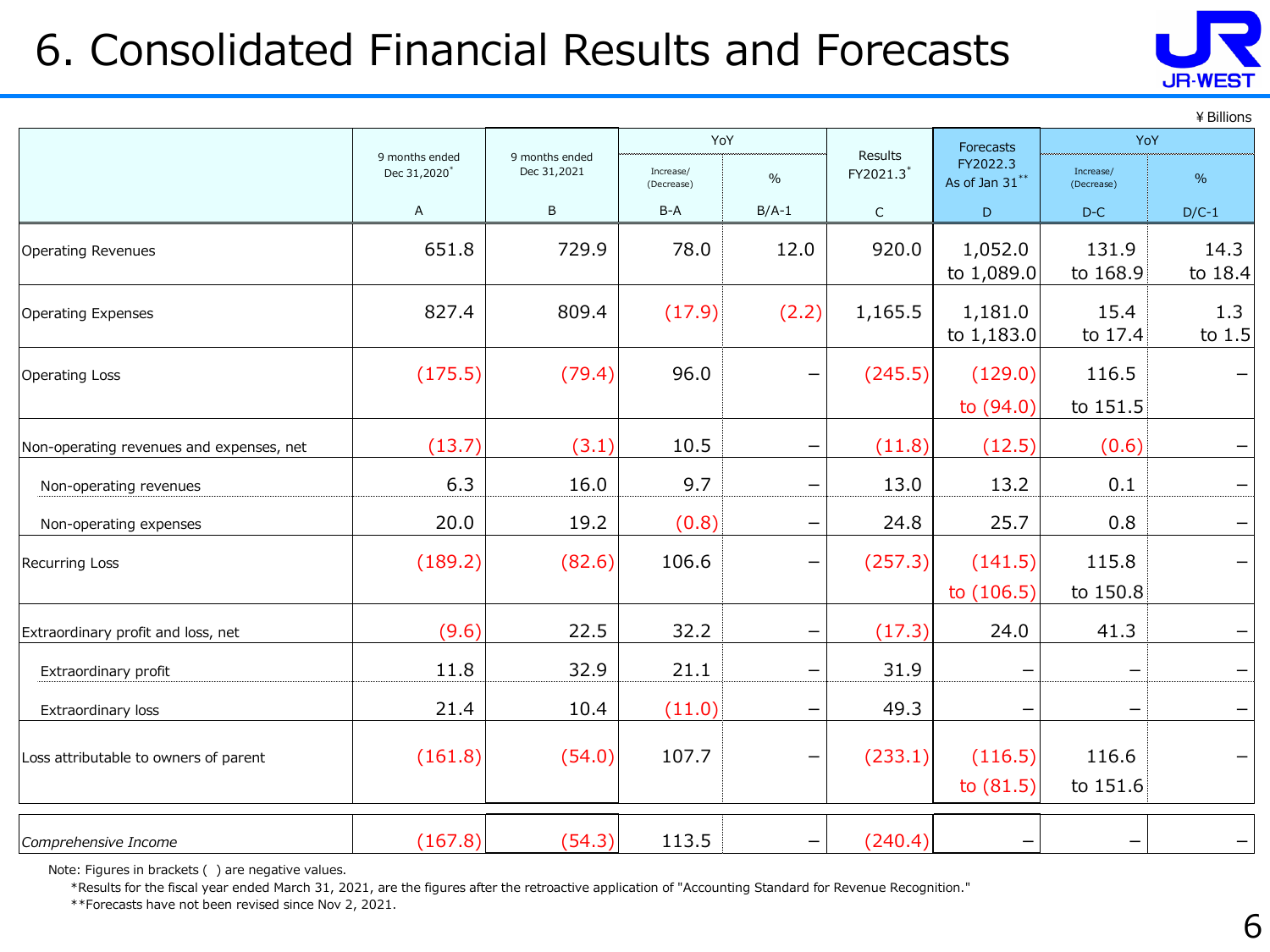#### 7. Consolidated Financial Results and Forecasts (Segment Information)



|                                                                 |                                             |                               |                  |                          |                                   |                            |                  | ¥ Billions |
|-----------------------------------------------------------------|---------------------------------------------|-------------------------------|------------------|--------------------------|-----------------------------------|----------------------------|------------------|------------|
|                                                                 | 9 months ended<br>Dec 31,2020 <sup>*3</sup> | 9 months ended<br>Dec 31,2021 | YoY<br>Increase/ |                          | Results<br>FY2021.3 <sup>*3</sup> | Forecasts<br>FY2022.3      | YoY<br>Increase/ |            |
|                                                                 |                                             |                               | (Decrease)       | $\frac{0}{0}$            |                                   | As of Jan 31 <sup>*4</sup> | (Decrease)       | %          |
|                                                                 | $\overline{A}$                              | B                             | $B-A$            | $B/A-1$                  | $\mathsf{C}$                      | D                          | $D-C$            | $D/C-1$    |
| Operating Revenues <sup>*1</sup>                                | 651.8                                       | 729.9                         | 78.0             | 12.0                     | 920.0                             | 1,052.0                    | 131.9            | 14.3       |
|                                                                 |                                             |                               |                  |                          |                                   | to 1,089.0                 | to 168.9         | to 18.4    |
| Transportation                                                  | 354.0                                       | 406.5                         | 52.5             | 14.8                     | 469.7                             | 558.0                      | 88.2             | 18.8       |
|                                                                 |                                             |                               |                  |                          |                                   | to 592.0                   | to 122.2         | to 26.0    |
| Retail                                                          | 81.3                                        | 92.6                          | 11.2             | 13.8                     | 108.7                             | 148.0                      | 39.2             | 36.1       |
|                                                                 |                                             |                               |                  |                          |                                   | to 149.0                   | to 40.2          | to 37.0    |
| Sales of goods and food services                                | 66.1                                        | 76.2                          | 10.1             | 15.3                     | 88.2                              | 121.2                      | 32.9             | 37.3       |
|                                                                 |                                             |                               |                  |                          |                                   | to 122.2                   | to 33.9          | to 38.4    |
| [Accommodation-oriented budget hotels] (restated) <sup>*2</sup> | [3.3]                                       | [4.7]                         | [1.4]            | [42.9]                   | 4.5                               | 7.5                        | [2.9]            | [63.1]     |
|                                                                 |                                             |                               |                  |                          |                                   | to 【8.5】                   | to [3.9]         | to [84.8]  |
| Department stores                                               | 12.1                                        | 13.2                          | 1.1              | 9.1                      | 16.3                              | 22.4                       | 6.0              | 37.1       |
| Real estate                                                     | 97.4                                        | 99.8                          | 2.3              | 2.4                      | 141.3                             | 153.0                      | 11.6             | 8.2        |
| Shopping center                                                 | 30.9                                        | 33.7                          | 2.7              | 8.9                      | 42.3                              | 47.4                       | 5.0              | 12.0       |
| Real estate lease and sale                                      | 64.7                                        | 64.8                          | 0.1              | 0.2                      | 96.9                              | 103.5                      | 6.5              | 6.8        |
| [Real estate sale] (restated)                                   | [29.3]                                      | [29.1]                        | (0.1)            | [(0.7)]                  | 50.1                              | 56.3                       | [6.2]            | [12.4]     |
| Other businesses                                                | 119.0                                       | 131.0                         | 11.9             | 10.0                     | 200.2                             | 193.0                      | (7.2)            | (3.6)      |
|                                                                 |                                             |                               |                  |                          |                                   | to 195.0                   | to $(5.2)$       | to $(2.6)$ |
| Hotel                                                           | 11.9                                        | 14.0                          | 2.0              | 16.9                     | 15.3                              | 21.0                       | 5.6              | 37.2       |
|                                                                 |                                             |                               |                  |                          |                                   | to 23.0                    | to 7.6           | to 50.2    |
| Nippon Travel Agency                                            | 50.1                                        | 59.5                          | 9.3              | 18.7                     | 87.6                              | 70.2                       | (17.4)           | (19.9)     |
| Operating Income (Loss) <sup>*1</sup>                           | (175.5)                                     | (79.4)                        | 96.0             | $\overline{\phantom{0}}$ | (245.5)                           | (129.0)                    | 116.5            |            |
|                                                                 |                                             |                               |                  |                          |                                   | to (94.0)                  | to 151.5         |            |
| Transportation                                                  | (173.0)                                     | (93.7)                        | 79.3             | $\overline{\phantom{0}}$ | (251.5)                           | (150.5)                    | 101.0            |            |
|                                                                 |                                             |                               |                  |                          |                                   | to (117.0)                 | to 134.5         |            |
| Retail                                                          | (11.2)                                      | (6.5)                         | 4.6              | $\overline{\phantom{0}}$ | (15.0)                            | (3.5)                      | 11.5             |            |
|                                                                 |                                             |                               |                  |                          |                                   | to $(3.0)$                 | to 12.0          |            |
| Sales of goods and food services                                | (9.7)                                       | (5.3)                         | 4.3              | $\overline{\phantom{0}}$ | (12.7)                            | (3.7)                      | 9.0              |            |
|                                                                 |                                             |                               |                  |                          |                                   | to $(3.1)$                 | to 9.6           |            |
| Department stores                                               | (1.5)                                       | (1.2)                         | 0.3              |                          | (2.2)                             | 0.0                        | 2.2              |            |
| Real estate                                                     | 23.2                                        | 24.0                          | 0.7              | 3.4                      | 29.2                              | 28.0                       | (1.2)            | (4.3)      |
| Shopping center                                                 | 2.0                                         | 4.2                           | 2.1              | 108.4                    | 2.0                               | 3.9                        | 1.8              | 86.2       |
| Real estate lease and sale                                      | 15.2                                        | 13.7                          | (1.4)            | (9.6)                    | 18.9                              | 16.0                       | (2.9)            | (15.5)     |
| Other businesses                                                | (14.3)                                      | (5.5)                         | 8.7              |                          | (5.7)                             | 0.0                        | 5.7              |            |
|                                                                 |                                             |                               |                  |                          |                                   | to 1.0                     | to 6.7           |            |
| Hotel                                                           | (8.1)                                       | (6.9)                         | 1.1              | $\overline{\phantom{0}}$ | (11.6)                            | (7.1)                      | 4.5              |            |
|                                                                 |                                             |                               |                  |                          |                                   | to $(6.1)$                 | to 5.5           |            |
| Nippon Travel Agency                                            | (9.5)                                       | (0.2)                         | 9.3              | $\overline{\phantom{0}}$ | (7.3)                             | (2.5)                      | 4.8              |            |

Note: Figures in brackets ( ) are negative values.

\*1 The breakdowns of operating revenues and operating income by each segment are the sums of those of major subsidiaries.

\*2 Figures in brackets 【 】 are the sales of accommodation-oriented budget hotel, "VIA INN", sales, excluding Asakusa (other businesses segment), and Hiroshima Kanayamacho (other businesses segment) locations.

\*3 Results for the fiscal year ended March 31, 2021, are the figures after the retroactive application of "Accounting Standard for Revenue Recognition."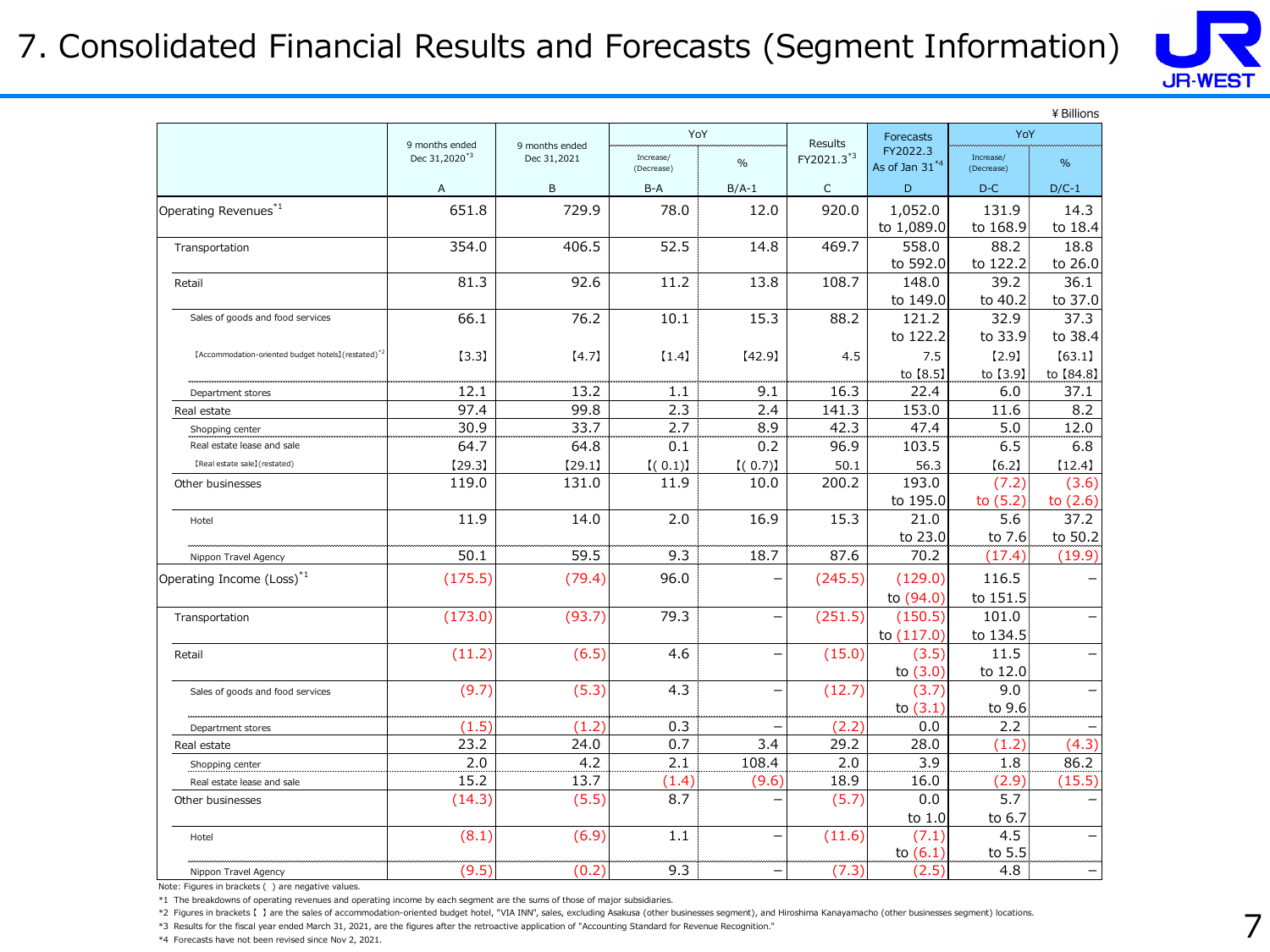### 8. Major Factors of Increase/Decrease in Each Segment



\ Billions

|                  |                      |                           |       |                         |       | Results for 9 months ended Dec 31, 2021                          |  |  |
|------------------|----------------------|---------------------------|-------|-------------------------|-------|------------------------------------------------------------------|--|--|
|                  |                      |                           |       |                         | YoY   |                                                                  |  |  |
|                  |                      |                           |       | Increase/<br>(Decrease) | $\%$  | Major factors (YoY)                                              |  |  |
|                  | Sales of goods       | Operating Revenues        | 76.2  | 10.1                    | 15.3  | ·Moderate recovery in demand (stores within railway stations,    |  |  |
| Retail           | and food services    | <b>Operating Loss</b>     | (5.3) | 4.3                     |       | VIAINN), etc.                                                    |  |  |
|                  |                      | <b>Operating Revenues</b> | 13.2  | 1.1                     | 9.1   | ·Moderate recovery in demand, etc.                               |  |  |
|                  | Department stores    | <b>Operating Loss</b>     | (1.2) | 0.3                     |       |                                                                  |  |  |
|                  | Shopping center      | <b>Operating Revenues</b> |       | 2.7                     | 8.9   | ·Increase in rent income due to a recovery in tenant sales, etc. |  |  |
| Real estate      |                      | Operating Income          | 4.2   | 2.1                     | 108.4 |                                                                  |  |  |
|                  | Real estate lease    | <b>Operating Revenues</b> | 64.8  | 0.1                     | 0.2   | ·New opening of lease properties, etc.                           |  |  |
|                  | and sale             | Operating Income          | 13.7  | (1.4)                   | (9.6) | ·Decrease in operating income ratio of residences sold, etc.     |  |  |
|                  | Hotel                | <b>Operating Revenues</b> | 14.0  | 2.0                     | 16.9  | ·Moderate recovery in demand (the accommodation                  |  |  |
| Other Businesses |                      | <b>Operating Loss</b>     | (6.9) | 1.1                     |       | department), etc.                                                |  |  |
|                  | Nippon travel agency | <b>Operating Revenues</b> | 59.5  | 9.3                     | 18.7  | ·Increase in travel and non-travel related business, etc.        |  |  |
|                  |                      | <b>Operating Loss</b>     | (0.2) | 9.3                     |       |                                                                  |  |  |

Note: Figures in brackets ( ) are negative values.

Operating revenues are the revenues from third parties  $($  = customers $)$ .

The breakdowns of operating revenues by each segment are the sums of revenues of major subsidiaries.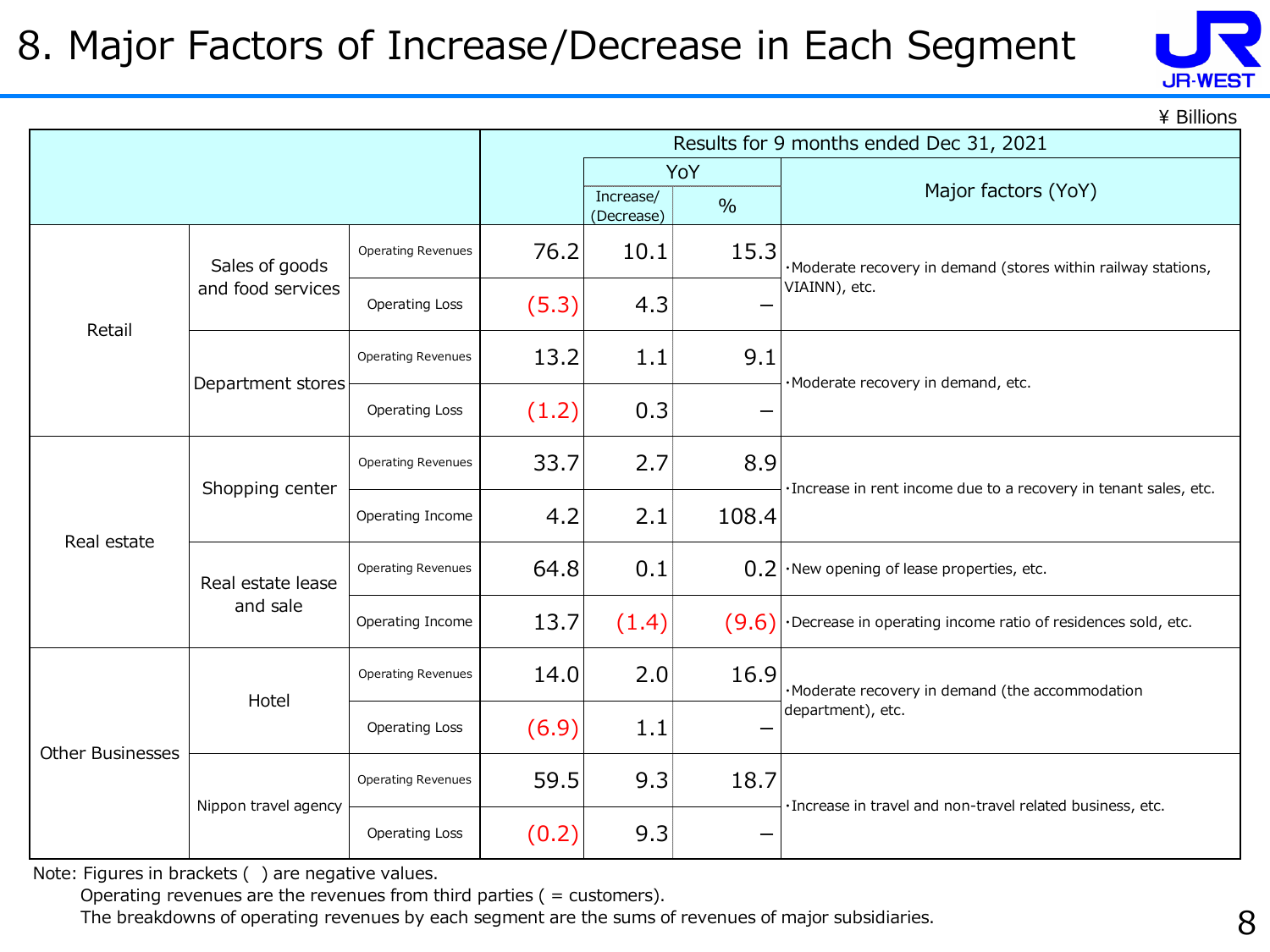# 9. Consolidated Financial Situation



|                                        |                            |                       | ¥ Billions                               |
|----------------------------------------|----------------------------|-----------------------|------------------------------------------|
|                                        | As of March 31,<br>$2021*$ | As of Dec 31,<br>2021 | <b>Difference</b><br>increase/(decrease) |
|                                        | A                          | B                     | $B-A$                                    |
| <b>Assets</b>                          | 3,477.3                    | 3,724.9               | 247.5                                    |
| <b>Liabilities</b>                     | 2,521.1                    | 2,592.8               | 71.7                                     |
| Net assets                             | 956.2                      | 1,132.0               | 175.8                                    |
| Balance of Long-term Debt and Payables | 1,559.5                    | 1,747.7               | 188.2                                    |
| [Average interest rate (%) ]           | (1.28)                     | [1.18]                | [(0.10)]                                 |
| Shinkansen Purchase Liability          | 100.9                      | 100.4                 | (0.5)                                    |
| [Average interest rate (%) ]           | [6.55]                     | [6.55]                | $\left( -\right)$                        |
| <b>Bonds</b>                           | 839.9                      | 989.9                 | 150.0                                    |
| [Average interest rate (%) ]           | (1.11)                     | $[1.00]$              | [(0.11)]                                 |
| Equity ratio $(\%)$                    | 24.5                       | 27.6                  | 3.1                                      |
| Net assets per share $(4)$             | 4,461.46                   | 4,214.33              | (247.13)                                 |

\*Results for the fiscal year ended March 31, 2021, are the figures after the retroactive application of "Accounting Standard for Revenue Recognition."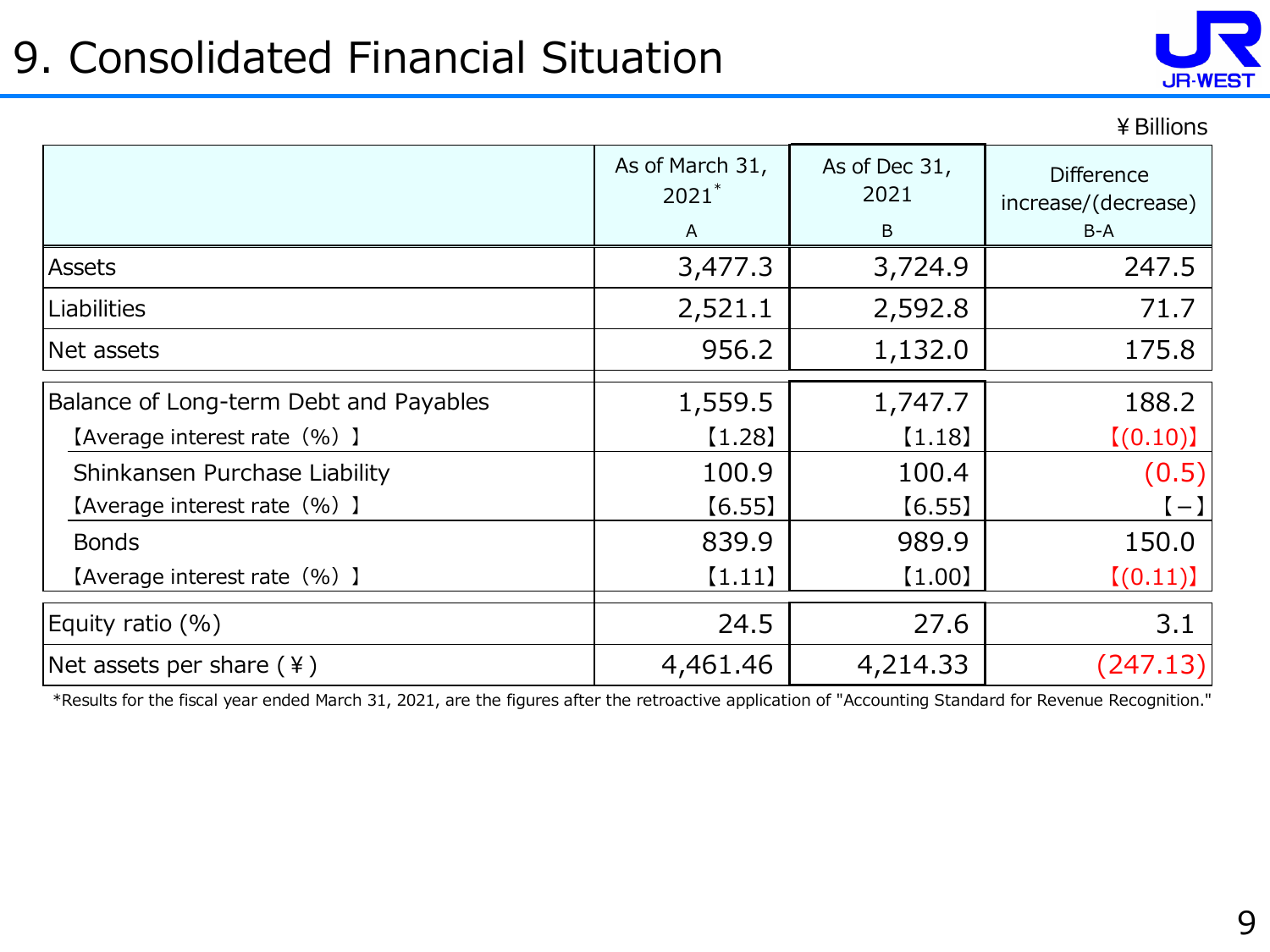

Persons, ¥Billions

|                                                      | 9 months ended<br>Dec 31, 2020 <sup>*2</sup> | 9 months ended<br>Dec 31,2021 | Results<br>FY2021.3 <sup>*2</sup> | Forecasts<br>FY2022.3<br>As of Jan $31^{*3}$ |
|------------------------------------------------------|----------------------------------------------|-------------------------------|-----------------------------------|----------------------------------------------|
| ROA (%, Consolidated)                                | -                                            |                               |                                   |                                              |
| ROE (%, Consolidated)                                |                                              |                               |                                   |                                              |
| EBITDA (Consolidated) <sup>*1</sup>                  | (47.1)                                       | 40.1                          | (70.8)                            | $35.0 \times 70.0$                           |
| Depreciation (Consolidated)                          | 127.5                                        | 118.7                         | 173.4                             | 163.5                                        |
| Capital Expenditures<br>(Consolidated, own fund)     | 126.1                                        | 111.7                         | 216.6                             | 245.0                                        |
| Capital Expenditures<br>(Non-consolidated, own fund) | 90.1                                         | 79.0                          | 167.4                             | 170.0                                        |
| Safety related capital expenditure                   | 53.7                                         | 43.5                          | 105.1                             | 85.0                                         |
| Dividends per share $(*)$                            | 50.0                                         | 50.0                          | 100.0                             | 100.0                                        |

|                                                                                                                                                                                                                                                                                                                                                                                 | 9 months ended<br>Dec 31, 2020  |        |        | 9 months ended<br>Dec 31,2021                                                                   | Results<br>FY2021.3 |        | Forecasts<br>FY2022.3<br>As of Jan $31^{*3}$ |        |  |  |  |
|---------------------------------------------------------------------------------------------------------------------------------------------------------------------------------------------------------------------------------------------------------------------------------------------------------------------------------------------------------------------------------|---------------------------------|--------|--------|-------------------------------------------------------------------------------------------------|---------------------|--------|----------------------------------------------|--------|--|--|--|
|                                                                                                                                                                                                                                                                                                                                                                                 | Consolidated   Non-Consolidated |        |        | Consolidated   Non-Consolidated Consolidated   Non-Consolidated Consolidated   Non-Consolidated |                     |        |                                              |        |  |  |  |
| No. of employees at the end of period                                                                                                                                                                                                                                                                                                                                           | 48,406                          | 23,982 | 47,212 | 22,790                                                                                          | 47,984              | 23,900 |                                              |        |  |  |  |
| Financial Expenses, net                                                                                                                                                                                                                                                                                                                                                         | (14.3)                          | (13.0) | (13.8) | (13.7)                                                                                          | (19.5)              | (17.8) | (21.1)                                       | (19.0) |  |  |  |
| Interest and dividend income                                                                                                                                                                                                                                                                                                                                                    | 0.8                             | 2.1    | 2.2    | 2.2                                                                                             | 0.9                 | 2.4    | 0.7                                          | 2.2    |  |  |  |
| Interest expenses                                                                                                                                                                                                                                                                                                                                                               | 15.2                            | 15.1   | 16.0   | 15.9                                                                                            | 20.4                | 20.2   | 21.8                                         | 21.3   |  |  |  |
| Note: Figures in brackets () are negative values.<br>* <sup>1</sup> EBITDA = Operating Income (Loss) + Depreciation + Amortization of goodwill<br>* <sup>2</sup> Results for the fiscal year ended March 31, 2021, are the figures after the retroactive application of "Accounting Standard for Revenue Recognition."<br>*3 Forecasts have not been revised since Nov 2, 2021. |                                 |        |        |                                                                                                 |                     |        |                                              |        |  |  |  |